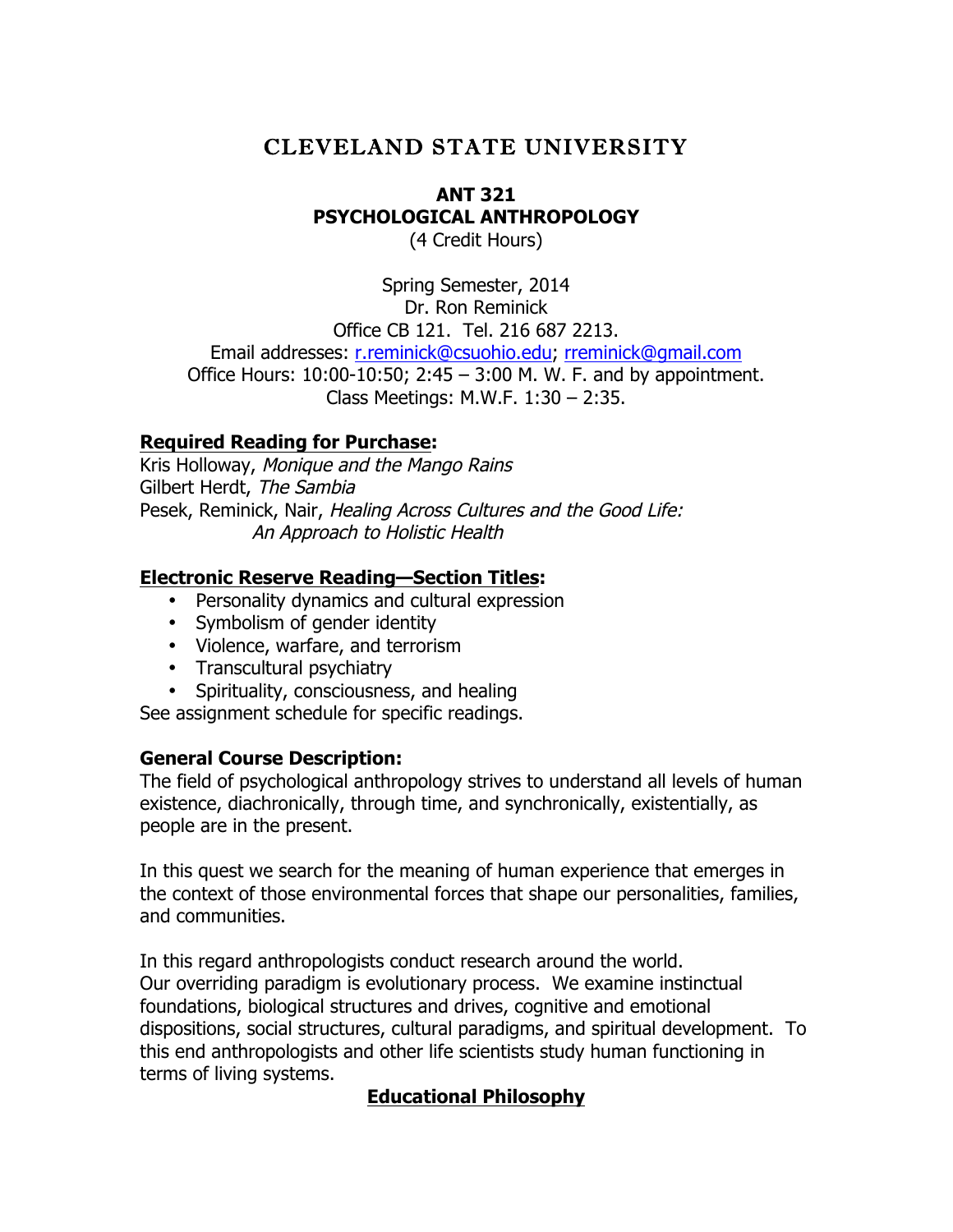**"Education in our time Should aim at nothing less than The renewal of wisdom, the rebirth of gratitude And the recovery of a sense of beauty Large enough to embrace Both esthetics and justice."**

David Orr Oberlin College (from Yes Magazine, Winter, '98-'99)

#### **"Create an Ignition of Potentiality Within an Environment of Possibility"**

Ron Reminick Anthropology of Consciousness Conference Yale University, 2008

#### **Know where the truth lies**

**Know who is lying to you**

**Think critically about the information that comes to you through the media, from other personal encounters, and how you think and feel about yourself**

R.A.R.

**Know who you are! Not what others want you to be, Not what you think you should be, Not to choose a career based on money, Not what media tempts you to be**

R.A.R.

**Know the consequences of what you put into and onto your body, the thoughts you think, the feelings you feel, your role in community. Know the consequences of opening your heart to the forces of the** 

# **universe.**

R.A.R.

**Knowledge of Self requires meditation**

### R.A.R.

**Two Life Modalities: Survival and Spiritual Development Don't emphasize one and ignore the other The forces of life, planet, universe is based on balance and integration**

**These should be the guiding principles of living your life.**

R.A.R.

**Know how to be happy!**

(Guidelines for the Good Life outside Dr. Ron's Office)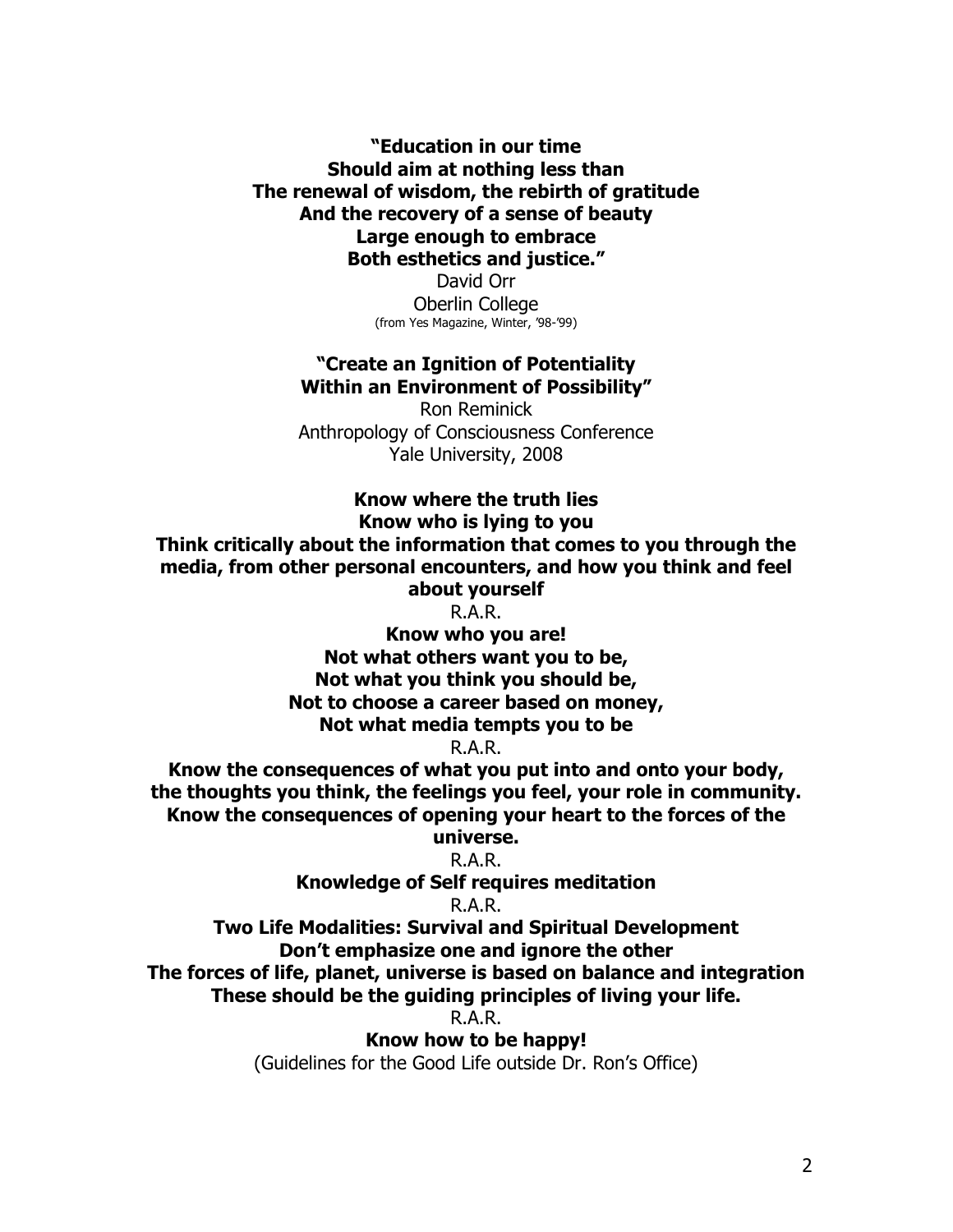#### **Overview of Topics**

The first 3 weeks will deal with major theoretical concepts.

The next 3 weeks,  $4 - 6$ , is about the anthropological experience and the methodologies with which we glean data for analysis and understanding.

Weeks 7 and 8 take up the subject of human sexuality and gender identity, both of which account for powerful sources of motivation and behavior.

During Spring Break the student is strongly urged to get into Herdt's Sambia. An outline of the required book review essay, part of exam 3, will be supplied.

Semester weeks 9 and 10 deal with initiation and puberty rites and the shaping of gender identity. Both male and female rites are examined.

Weeks 11, 12, and 13 take up the timely issue of cultural pathology, warfare, and terrorism in order to understand the bases of aberrant human behavior on large scale.

The final 2 weeks of the course finishes off with an exploration of spirituality and transcendental consciousness and the paths we should all keep in mind for the betterment of ourselves and humanity.

### **Film Schedule:**

In the second week, with our discussion of instinctual foundations, we will view communication and social behavior of chimpanzees and baboons.

In the fourth or fifth week we will view midwifery in Africa.

With our discussion of methodology and fieldwork we will view a film on growing up among the Hamar of Ethiopia.

With our discussion of human sexuality we will see films on the biology of love, (possibly) female urethral expulsion, human conception, and aging and sexuality. In our section on puberty initiation we will see films on the Sambia and female genital excision.

In our section on cultural pathology we will see a film on the causes of 9/11. In our examination of alternative therapies we will see a film on the role of religion in healing and on shamanic healing.

In our discussions of altered states and transcendental consciousness we will be introduced to the institution of shamanism and the ancient art of Ayurvedic medicine.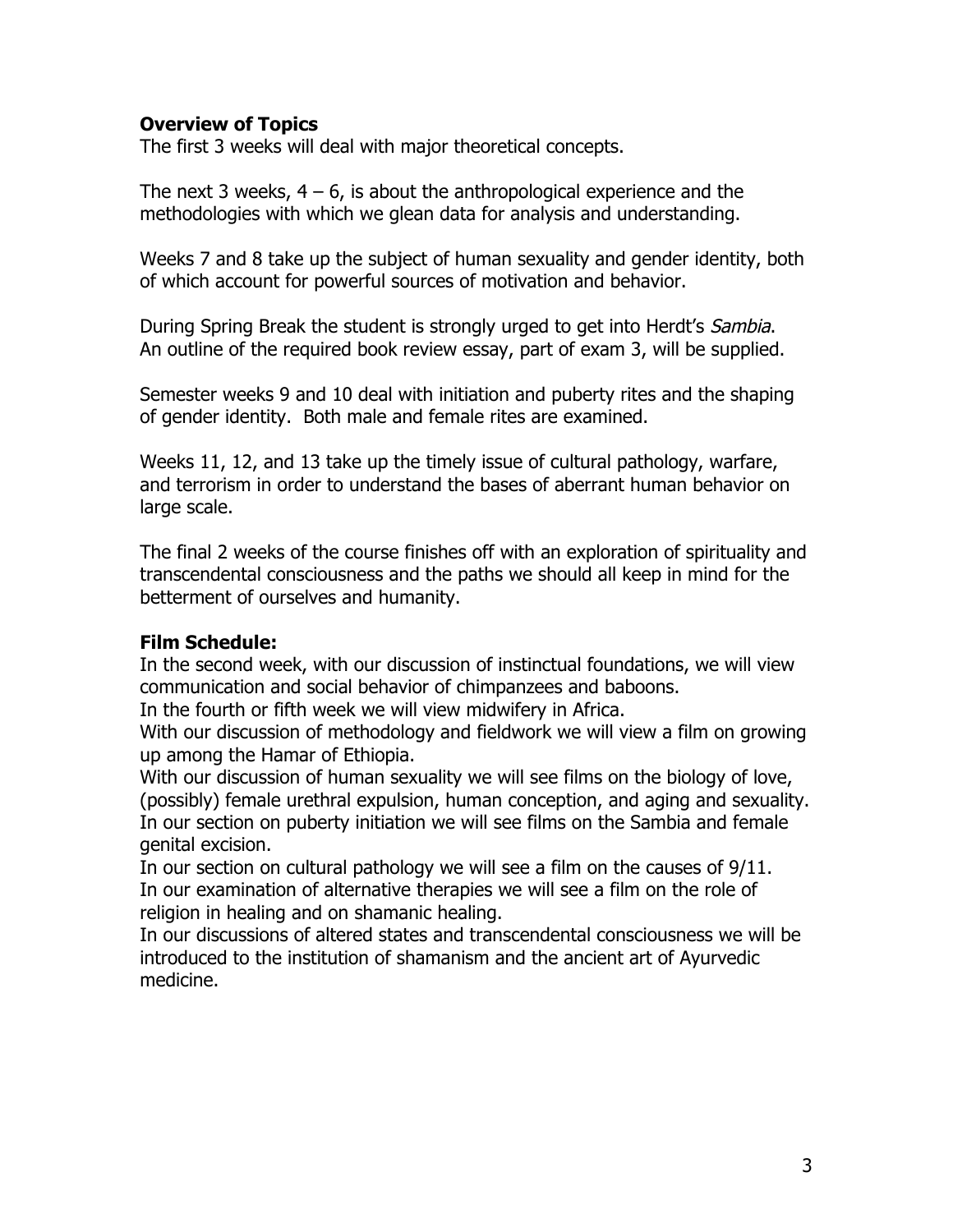### **Course Requirements:**

The course reading assignment is  $+/-$  850 pages.

That amounts to  $+/-$  60 pages / week.

You should note the page-length assignment and budget your time accordingly. Six examinations will cover the course content. The examinations will be part multiple-choice, surveying the breadth of material for each section of our assignments, and an attached optional extra-credit essay problem on a particular aspect of the section under assignment.

There are **2 major written essays** to be submitted: A research paper and x5 essay.

Exam V is a written article review on violence and terrorism. Guide questions for writing on these essays are provided.

All exams are weighted equally.

**The research paper** on an issue chosen by the student and approved by the instructor, of  $+/-$  8 pages, will be due on or before the last day of class. However, early submissions of papers will be given more consideration in terms of instructor's comments and the option for revision. Guidelines are provided for most topics. You will note that library research papers must be written with proper citation format. Papers submitted ignoring nationally recognized guidelines (e.g., careless references to sources of information) will be rejected.

This assignment will include the following suggested topics:

- An interesting person's life history (an older person preferred).
- An autobiography.
- The student's experience of a religious service or ritual.
- The course of someone's symptomatology precipitated under stress.
- A description of one's sexual and gender-forming experiences. (Personal and private material is treated with the utmost confidentiality.)
- Review and interpretation of a film. Good examples: "American Beauty", "Y Tu Mama Tambien", "Bowling for Columbine", :The Deer Hunter", "The Godfather", "Borat", "No Country for Old Men", "The Help", "The Sessions". **A film review paper is limited to 4 pages** and 2 film reviews would be required. Other films must be approved by instructor who will also suggest guide points for writing up a film review.
- Book review of one of our texts or an outside book. Book critiques in journals or newspapers, or other sources add value to paper. The student's **personal response to a film or book is a required** final paragraph.
- The student is encouraged to dream up a topic of one's own interest and discuss it with the instructor for approval.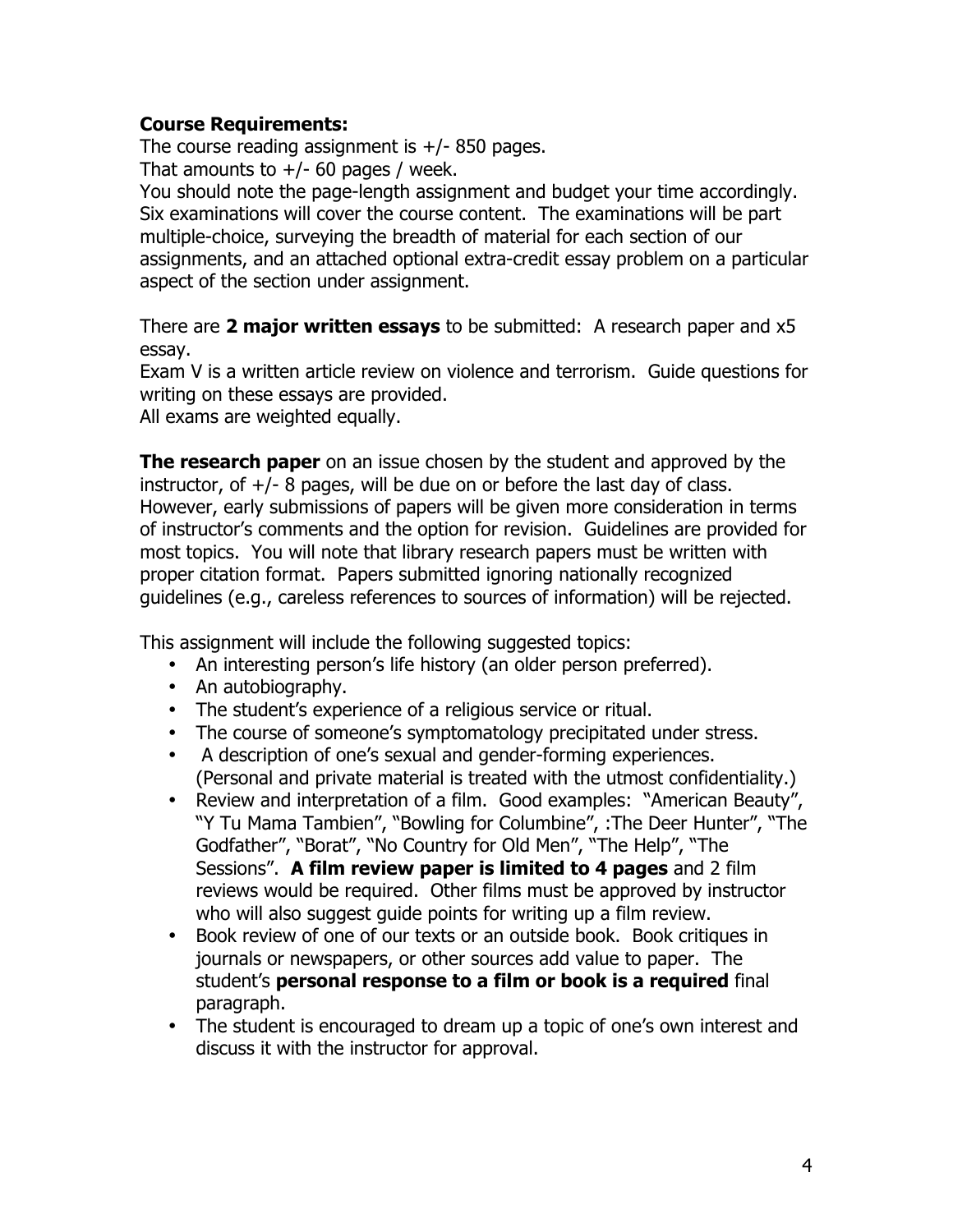Papers suspected of being plagiarized will be submitted to a data bank. A plagiarized paper will result in the student receiving an F in the course. Papers submitted suspected of being from a previous course will be investigated.

The student is strongly encouraged to attend class regularly and is responsible for **any** information transpiring in class.

Class participation counts toward a student's final grade.

### **Grading**:

Grade point averages are carried out to the hundredth place. 60-69=D; 70-76=C; 77-79=C+; 80-82=B-; 83-86=B; 87-89=B+; 90-92=A-; 93-  $100 = A$ .

Students are encouraged to keep **accurate records** of their grades because, e.g., a  $79.44 = C+$  while a 79.45 will be rounded out to a B-. Be responsible for knowing your running exam grades and **keep all your work** until you see your final grade report. A grade of X will be submitted for a student who has not fulfilled the course requirements.

# **Schedule of Topics and Reading Assignments.**

Week Topic and Assignment

# **PART I ANTHROPOLOGICAL PERSPECTIVES**

### I **Introduction to the Course.**

- 1/13 The major holistic paradigms of the discipline:
	- Evolution
	- Ecology Culture
	- Social organization
	- Personality
	- Methodology of fieldwork

### **"One aspect of Science deals with the discovery of what already exists."** R.A.R.

### **Rdg.** (No reading assignment)

The student is urged to review the syllabus and determine one's budgeting of time-frames for assignments, including papers.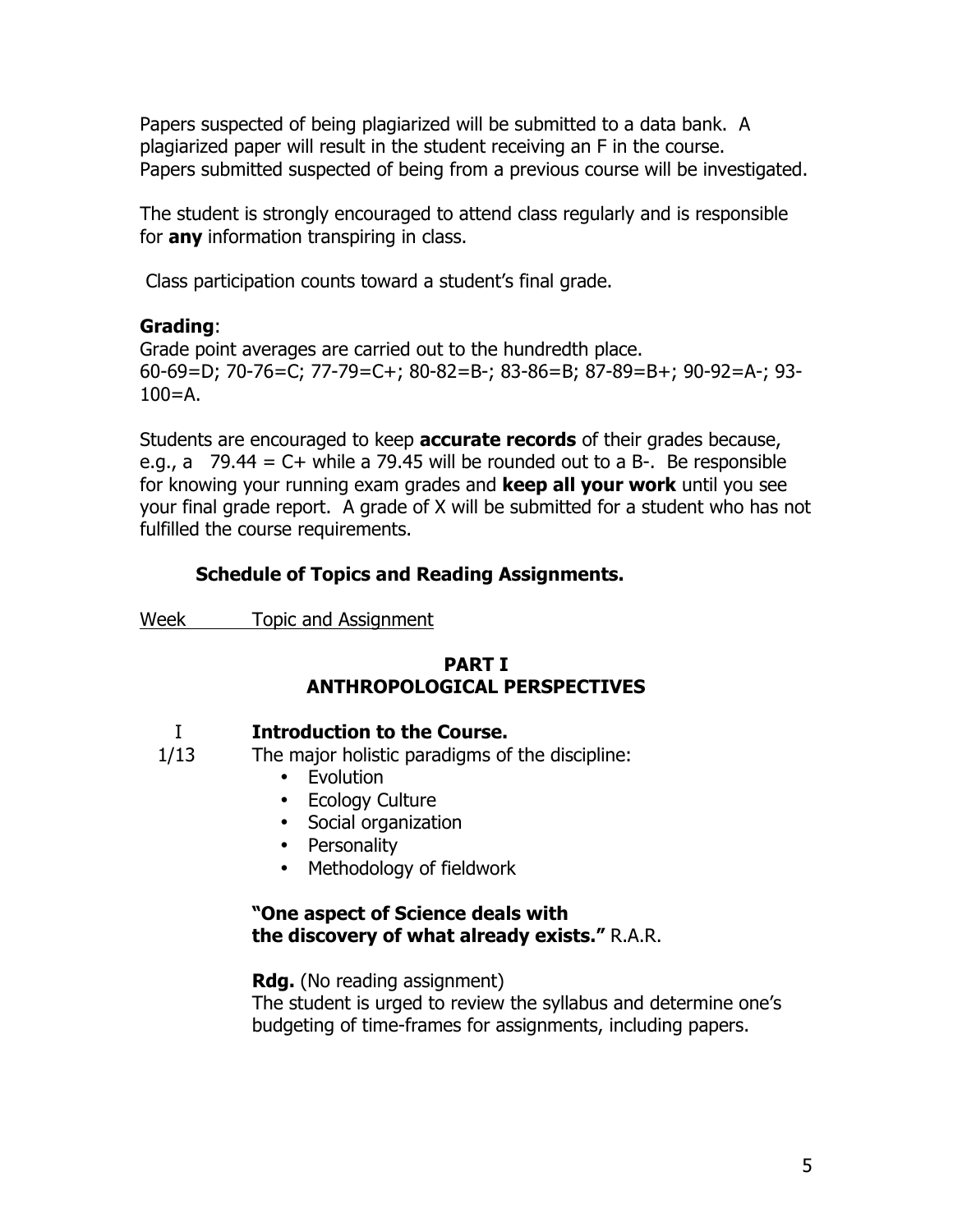# II **Concepts of Organic Systems.**

1/20 (Monday 1/20 is M.L.K. Day)

Levels of human functioning:

- VII. Spiritual (=high human levels of potentiation)
- VI. Cultural
- V. Social
- IV. Cognitive
- III. Emotional
- II. Instinctual
- I. Organization of molecular, organic, and electrochemical fields (=foundation of all life forms)

### **Films:**

Chimpanzee kinesic communication. Baboon behavior and society.

**Rdg.** Reminick, Some Principles of Personality Functioning. Electronic Course Reserve (39 pp.)

# III **The Concept of Personality, Mind, and Culture.**

- 1/27 The evolution of culture and society.
	- **Rdg.** handout charts on definition of culture. Reminick, A Concept of Mind (on electronic reserve 23 pp.) (Also in: ch. 4 in Pesek, Reminick, Nair. (pp. 39-57)

# **EXAMINATION I** (1/31)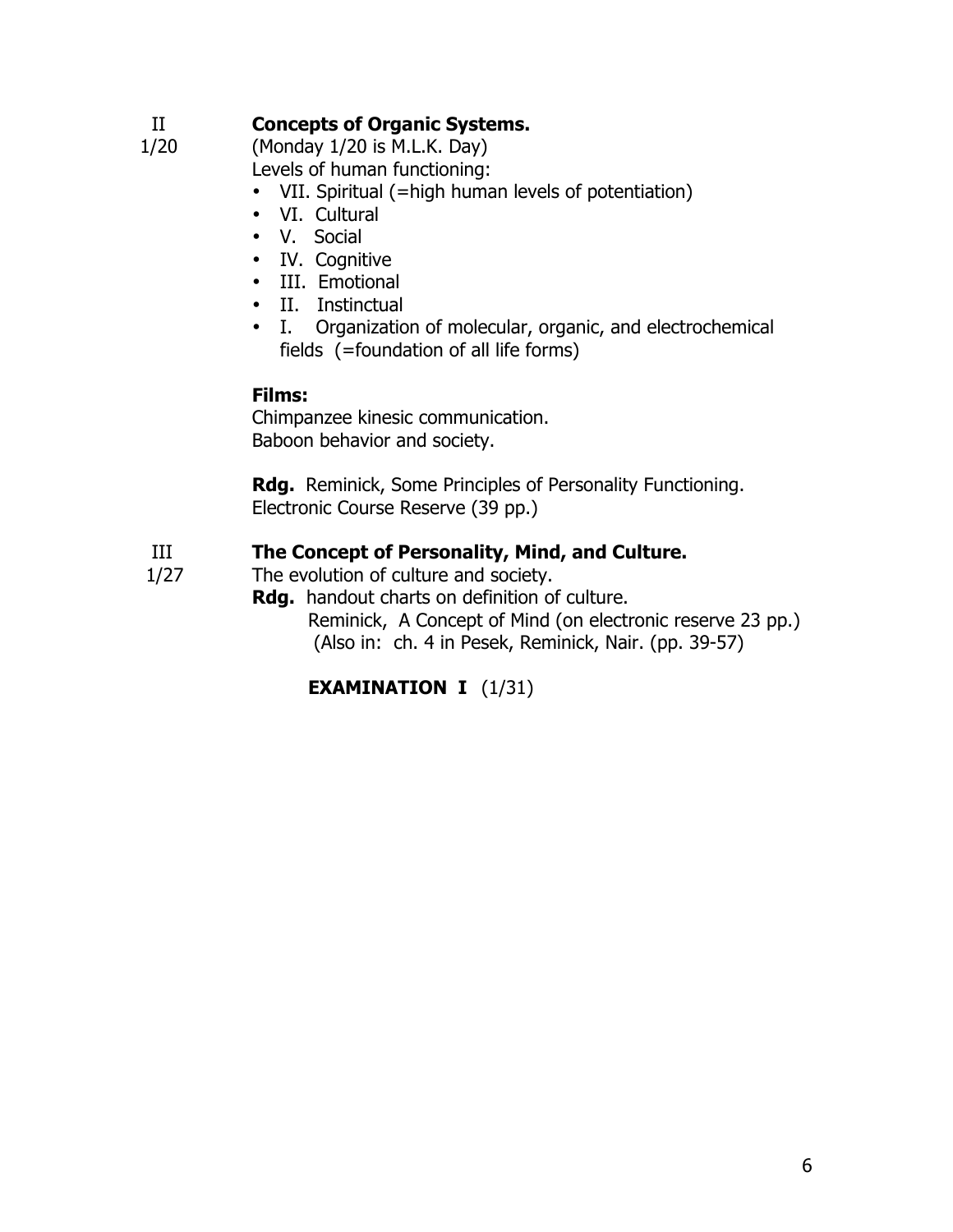#### **PART II EXPERIENCE AND METHODOLOGY**

 science = knowing religion = believing spirituality  $=$  being

### IV **Foundations of Culture:**

Perception,Cognition,Emotion,Pragmatics. 2/3 Analysis and Meaning of the symbol. Cosmetics, guns, SUV's and chopper motorcycles. Experiential ethnography.

#### **Rdg.:**

Holloway, Monique (a study in experiential ethnography)

### V **Foundations of culture:** Tribal life close to nature.

2/10 **Film:**

Nyamakuta: Midwifery in Africa. **Rdg.** Holloway, Monique (continued)

# VI **Anthropological Methodology:**

2/17 (Monday, 2/17 is President's Day)

The Strategies of Data-Collection. The existential state description The fieldwork process. Tapping the variables of personality with projective tests. Ethnography and culture shock. The risks and dangers of fieldwork.

### **Film:**

On growing up among the Hamar **Rdg.:**

Holloway, Monique (conclude)

### **EXAMINATION II**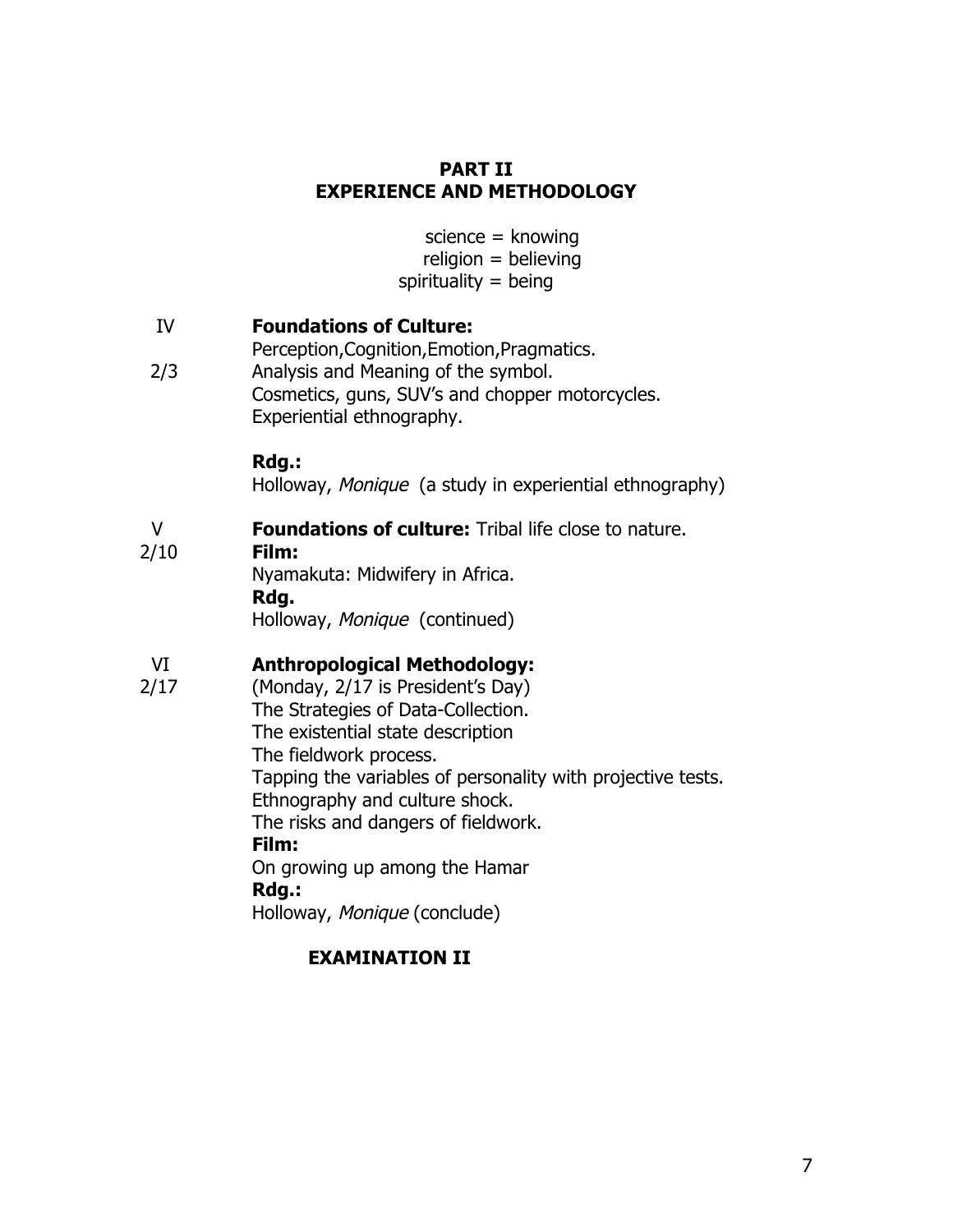### **PART III Human Sexuality and Gender Identity**

VII **The Biology of Human Sexuality.**

- 2/24 Incest taboo: the basis of pair-bonding and family. The ontogenetic basis of human bisexuality. **Films:**  The Biology of Love The Miracle of Life Your Sweet Kisses (sexuality in old age) **Reserve Rdg.** (electronic reserve 113 pp. 2 weeks)**:** Reminick, Symbolic Significance of Ceremonial Defloration (11 pp.) The Sport of Warriors on the Wane (5 pp.) Sisaraw Dinku, Person and Society Among the Afar (11.3 pp.) Meridith Small, A Woman's Curse? (5.5 pp.) Inga Muscio, Cunt: A Declaration of Independence (49 pp.) Orgasms from Cunts (26 pp.)
- VIII **Gender Issues** and the Ecology of Gender Differentiation.
- 3/3 Male and female gender symbolism.

**Rdg.:**

(continued reading from previous week)

# **EXAMINATION III** (3/7)

### **SPRING BREAK: 9 – 16 March**

Possible Spring Break Activities:

Option 1: working up Sambia assignment.

Option 2: you may write up your Exam V review essay according to the guidelines. Completing one or both of these affords you free time later! Option 3: kick back and forget about school! (therapeutic value)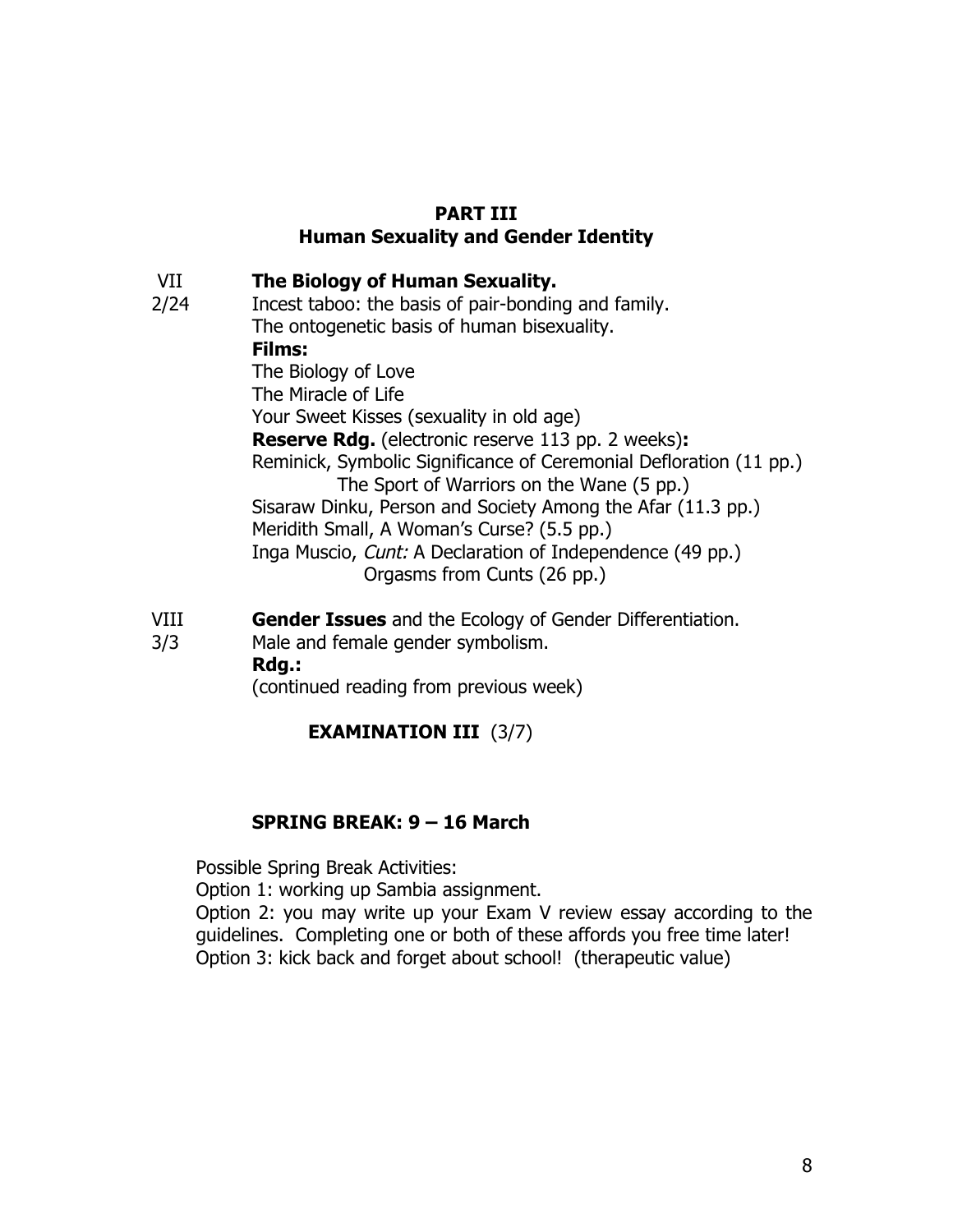### **PART IV INITIATION, STATUS, AND GENDER IDENTITY**

SAMBIA GUIDE QUESTIONS FOR OBJECTIVE/ESSAY EXAM.

Controlling the information on these points can guarantee an A on this exam.

1.The Sambia live in which geographic area?

2.Describe Herdt's field site.

3.How does Herdt see the Sambia natives?

4.On first entering the village, Herdt found the men to be…

5.Sambia technology consists of …?

6.The foods of the Sambia consist of …?

7.What is the primary domestic animal of the Sambia?

8.How does warfare affect men?

9.What is the source for the motivation to warfare?

10.The fear of war breaking out at any time conditions men to what emotional disposition?

11.What is the characteristic pattern of Sambia warfare?

12.What is the "security circle"?

13.What is the meaning of "cult" as in the Sambia initiation cult?

14.What are the stages of the Sambia male initiation cult?

15.What is the dominant ecological activity that shapes the Sambia person and group?

16.What is meant by "behavioral environment"?

17.Which qualities of women do men fear?

18.Sambia men believe women have lethal power in their…?

19.How do Sambia men expel harmful female substances from their body?

20.Who is the "rubbish man"?

21.The socialization of boys involves a "double bind" which refers to…?

22.What objects in the material world are given gender status?

23.What does Herdt associate with secrecy?

24.Who mediates the human world with the spirit world, who acts as diviner and is a source of comfort and healing?

25.Why do women have few rituals to secure their gender identity?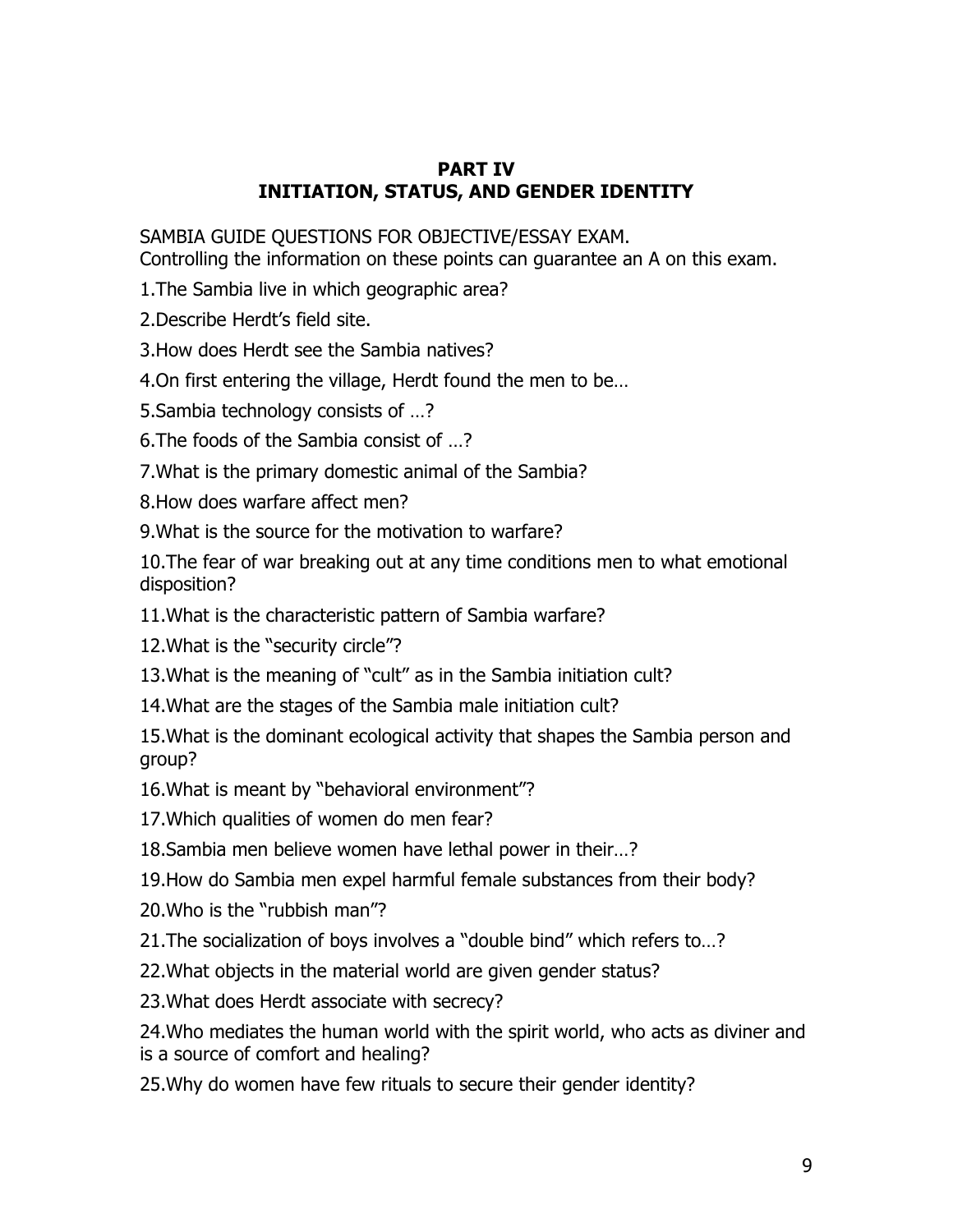26.What are the consequences of ritual secrecy?

27.Describe the consequences of cross-sex identification.

28.Identify 4 aspects of Sambia initiation.

29.What is the real power of Sambia women?

30.Compare the symbolism of blood and semen.

31.What is the meaning of Sambia boys fellating Sambia men?

32.What personality disposition is created by cross-sex identity and fears of not living up to the ideals of masculinity?

33. Compare the mental status of Sambia women with that of Sambia men.

34.What is your attitude and feeling about genital excision ceremonies? Consider both the positive and negative points?

IX **Rites of Initiation**: Social, Emotional, and Cognitive Meaning. 3/17 The socialization of gender-specific behavior and mentality. (Refer to Reminick on defloration, Sisaraw on Afar, and Muscio on female symbolism.) Case Study: The Sambia of New Guinea. **Films:**  Female genital excision in Africa. The Sambia of New Guinea

> **Rdg.:** (211 pp.) Memuna Sillah, Bundu Trap (5 pp.) Herdt, The Sambia

(You'll notice, this is a 2 week assignment, but, if you begin reading during spring break it becomes a 3 week assignment.)

X **Fear and Envy of Women in Male Initiation.**

### 3/24 **Rdg.:**

G. Herdt, The Sambia (conclude reading)

# **EXAMINATION IV** (3/28)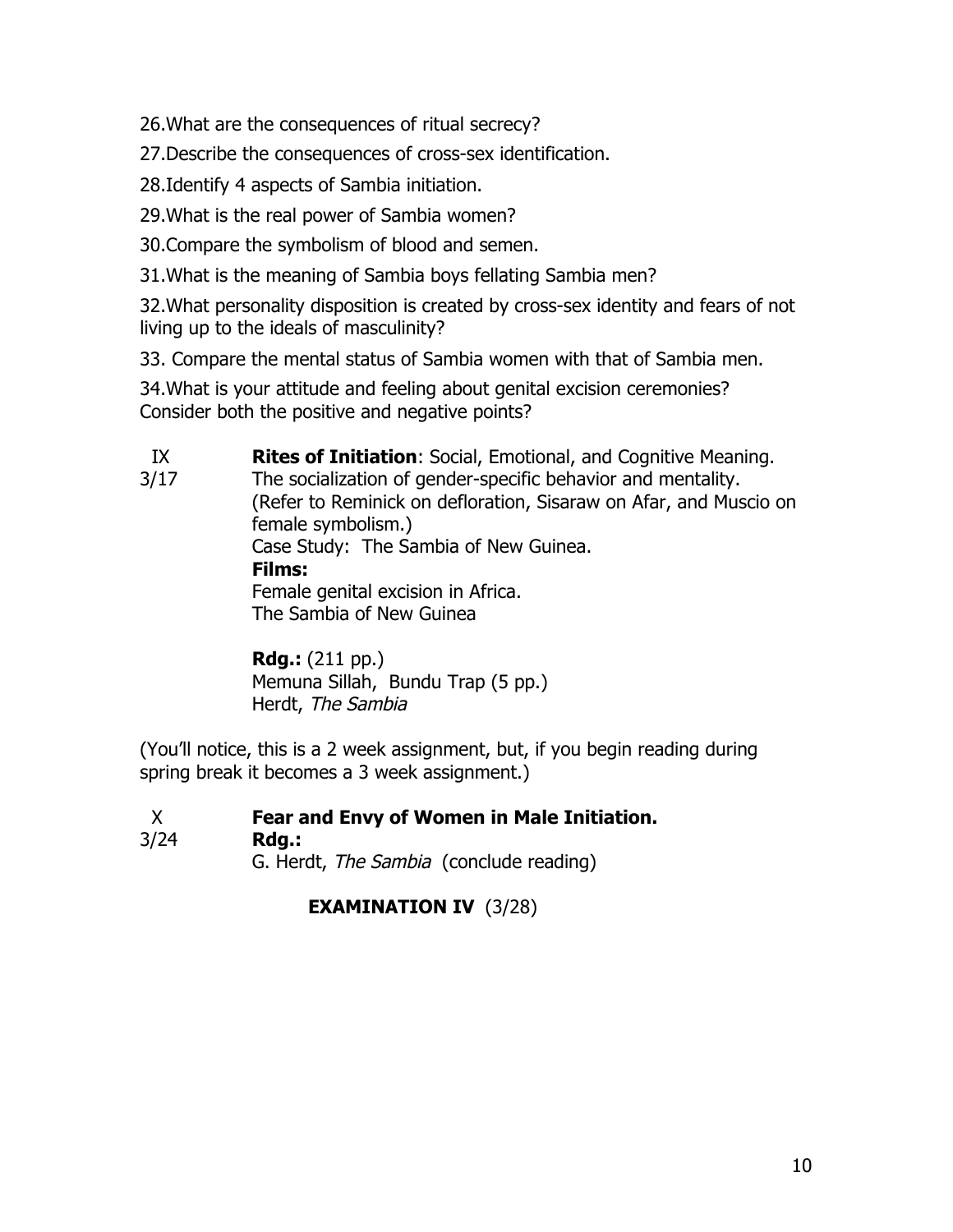#### **PART V PSYCHO-CULTURAL PATHOLOGY Ecology of SocioCultural Pathology.**

#### EXAM V WRITTEN ASSIGNMENT

Exam V is an article review of your electronic course reserves for weeks 11, 12, and 13. The 18 articles to be read and reviewed are listed in weeks XI and XIII. You have approximately three weeks, 21 days, to read +/-136.5 pages. That comes to 45.5 pages / week. And that amounts to 7.5 pages / day for a 6 day week. This is simply to encourage you to exercise discipline, budget your time, and, preferably, have a partner proofread your essay.

#### The General Problem:

Compare the traumas and pathologies in each instance. In a concluding paragraph of your review essay, suggest your own thoughtful resolutions for the issues you have read, employing the therapies in the reading as well as any therapeutic approaches you have learned about. This is an exercise in thoughtful reading, abstracting important points from the information, analyzing the content, and reflexively (looking into yourself) responding to the material. Do not be anxious about giving your brain a workout!

### Specific Assignment:

It is highly recommended you read the articles in **the order they are listed**. Summarize the content of each article in no more than a few sentences. You should use double-spaced 12 pt. Times New Roman or another font of your choice. It is required that you **number and title** each article review.

You may want to delve into this material during Spring Break to get a head start and ease your study load during weeks XI-XIII for all your courses. But, kicking back and doing nothing academic during break also has its value!

It is very important to follow these directions. Part of your grade will depend on how well you follow this program. Your grade will also rest on your choice of points raised for each article, your clarity of writing, and syntax and spelling, so, don't hesitate to use SpellCheck.

Your instructor welcomes any questions or problems that come up during the course of this assignment. Communication can be in the office, telephone, or through email. Any urgent issues should be directed to my gmail address since I don't get into CSU email every day and CSU email sometimes proves unreliable.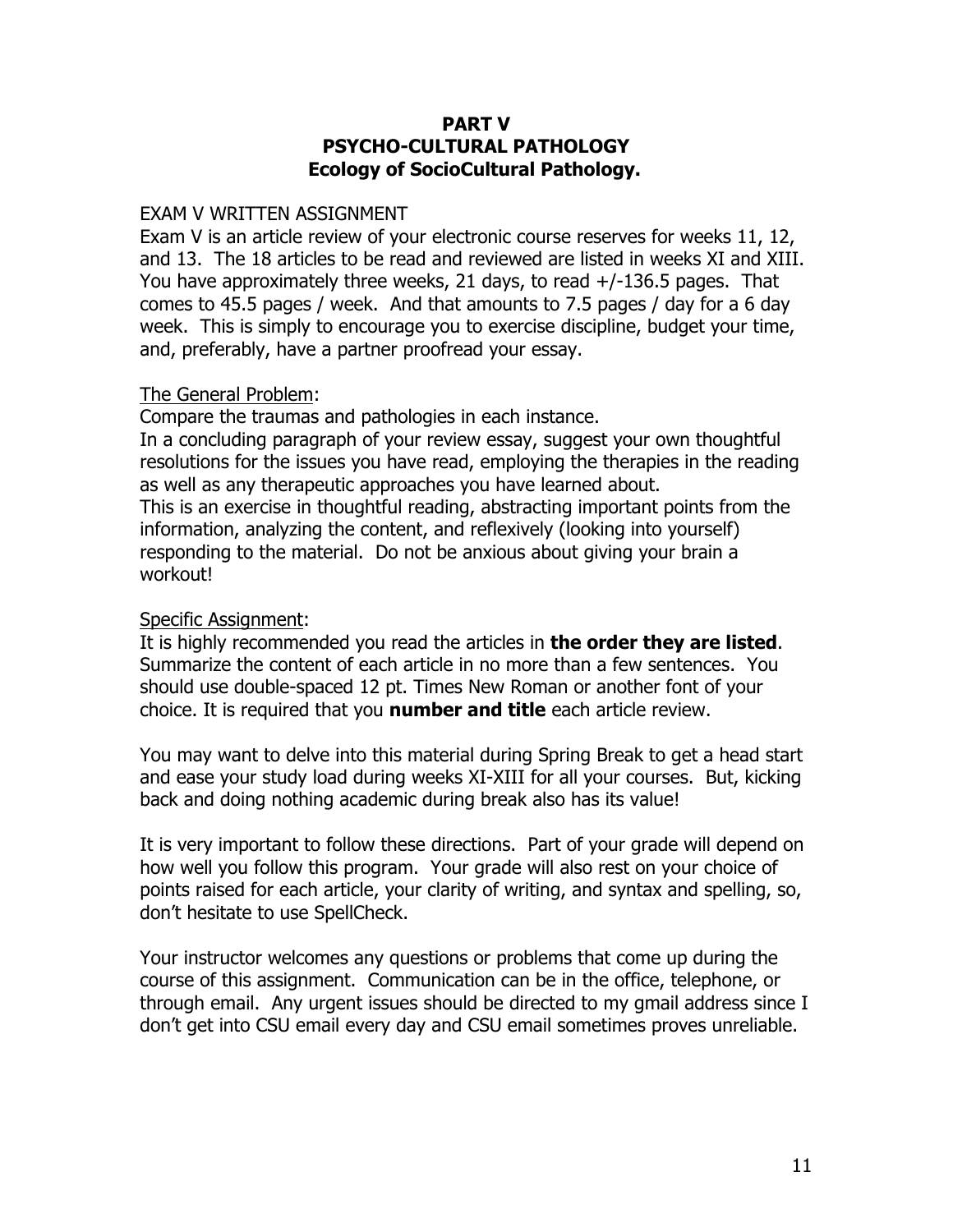# XI **Culturally sanctioned violence and murder.**

3/31 The anthropology of warfare, violence, and terrorism. **Rdg.** (electronic reserve 104.5 pp. for week XI)

### **(Total 3-Week Assignment = 144.5 pp.: 46 pp. / week)** (Read these articles in this order.)

- 1. Joseph Stiglitz, Globalization and Its Discontents (3.2 pp.)
- 2. Pat McNulty, "An Offer They Can't Refuse" (7.5 pp.)
- 3. Evan Wright, "The Killer Elite" (12 pp.)
- 4. Evan Wright, "From Hell to Baghdad" (9 pp.)
- **5.** Evan Wright, "The Battle for Baghdad" (6 pp.)
- 6. Haim Harari, "A View from the Eye of the Storm" (5.5 pp.)
- 7. Arline Kaplan, "Psychiatrists in the Midst of the Horror (5 pp.)
- 8. Lionel Tiger, "Rogue Males" (3.3 pp.)
- 9. Phillip Zimbardo, "The Psychology of Terrorism" (2 pp.)
- From The Observer:
- 10. "Inside the Mind of a Terrorist" (6.5 pp.)
- 11. "If I Blow Myself Up…I Will Be Loved" (8 pp)
- 12. "Terrorism and the Borderline Personality" (13 pp.)
- 13. H. Mayell, Thousands of Women Killed for Family Honor (7 pp.)
- 14. C. Joseph,"Scarlet Wounding:IssuesofChild Prostitution (14 pp.)
- 15. Nicholas Kristof, "The Evil Behind the Smiles (2.5 pp.)

# XII **Cultural Psychiatry and Healing.**

4/7 Stress as a causative agent of illness. Culture-bound syndromes in selected societies Cultural determinants of psychiatric disorders. Sorcery, witchcraft, and the ontogenesis of death. **Films:**

Eduardo the Healer and Dreamspeaker (if available)

# XIII **Traditional and Alternative Therapies.**

4/14 The function of catharsis.

### **Films:**

**Healing** 

Holy Ghost People (rattlesnake handling)

**Rdg.** (electronic reserve 40 pp.)**:**

- 16. Newsweek, "Stress" (6 pp.)
- 17. Ari Kiev, "The Study of Folk Psychiatry" (26 pp.)
- 18. Thomas Adeoye Lambo, "Psychotherapy in Africa" (5 pp.)
- 19. Amer.Psychological Ass'n., "Managing Traumatic Stress" (3 pp.)

#### **EXAMINATION V**  $(4/18)$  Review essay due + obj. exam.  **Examination V Essay Due Friday, 18 April Late penalties will apply**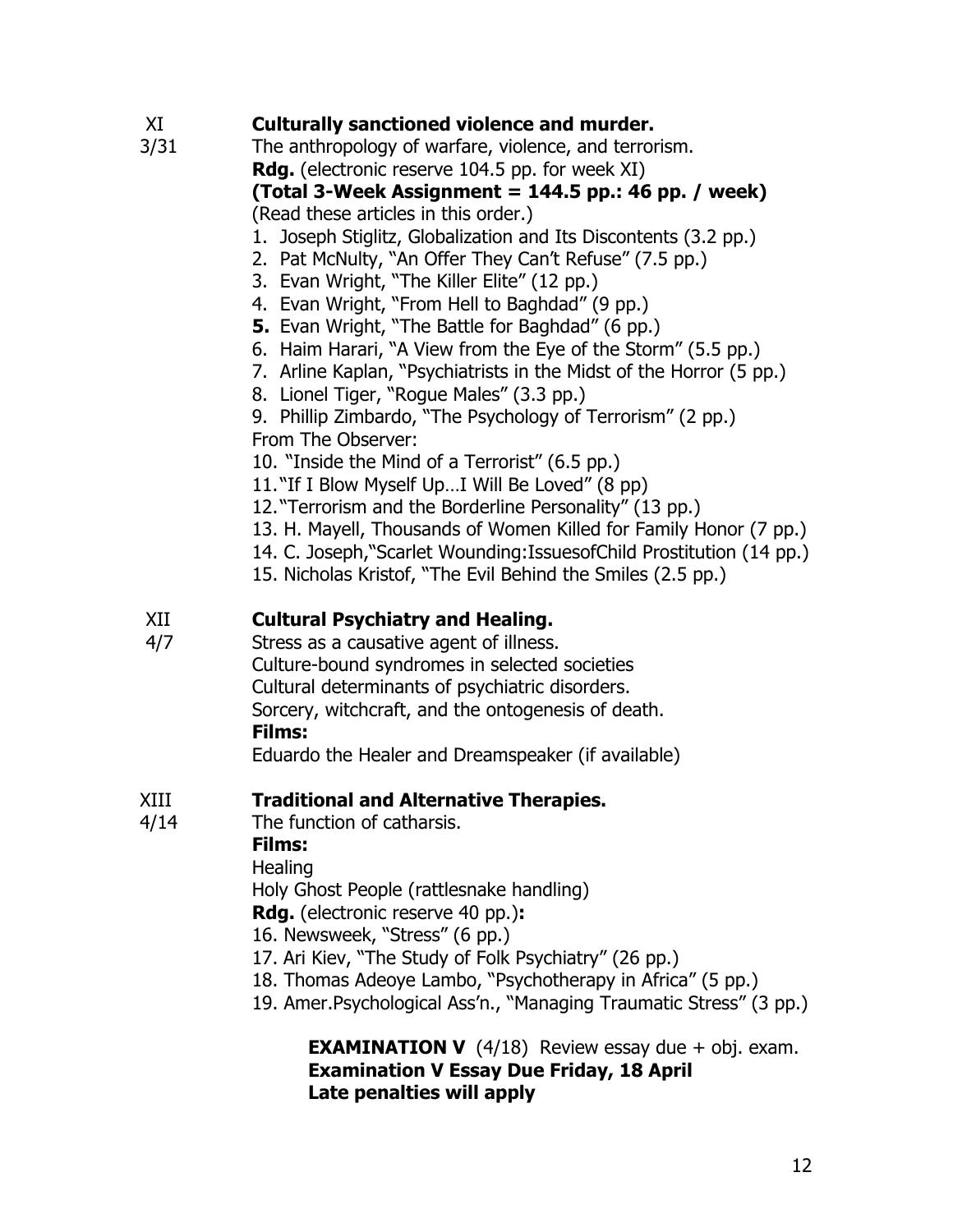#### **PART VI ALTERED STATES OF CONSCIOUSNESS AND THE SHAMANIC VISION PATHS TOWARD A TRANSCULTURAL CONSCIOUSNESS**

Guideposts to the Good Life: Seek after Purpose, Meaning, Richness, Beauty, Authenticity, Connection and Practice Gratitude R.A.R.

### XIV **Sacred Journeys to Paths of Power.**

4/21 Modalities of the altered states of consciousness. Cultural configurations of spiritual power. **Films:**  Shamanism Ayurveda: The Art of Being **Rdg.** ( 38 pp.)**:** Pesek, Reminick, Nair, chs. 1, 2 (20 pp.) Michael Pollen, "The Botany of Desire" (6 pp.) Erica Bourguignon, "Trance and Meditation" (12 pp.)

#### XV **Shamanism, Spirituality, and Consciousness.**

4/28 **Rdg.** (electronic reserve 45 pp.) Pesek, Reminick, Nair, ch. 5 (14 pp.) (ch.6 important but optional) Alberto Villoldo, "The Shaman's Way of Seeing" (27 pp.) Roger Walsh, "The Practices of Essential Spirituality" (4 pp.)

Last Day of Class: 2 May.

#### **EXAMINATION VI** (finals week)

Wednesday, 7 May, 1:00 – 3:00 p.m.

\*\*\*\*\*\*\*\*\*\*\*\*\*\*\*\*\*\*\*\*\*\*\*\*\*\*\*\*\*\*\*\*\*\*\*\*\*\*\*\*\*\*\*\*\*\*\*\*\*\*\*